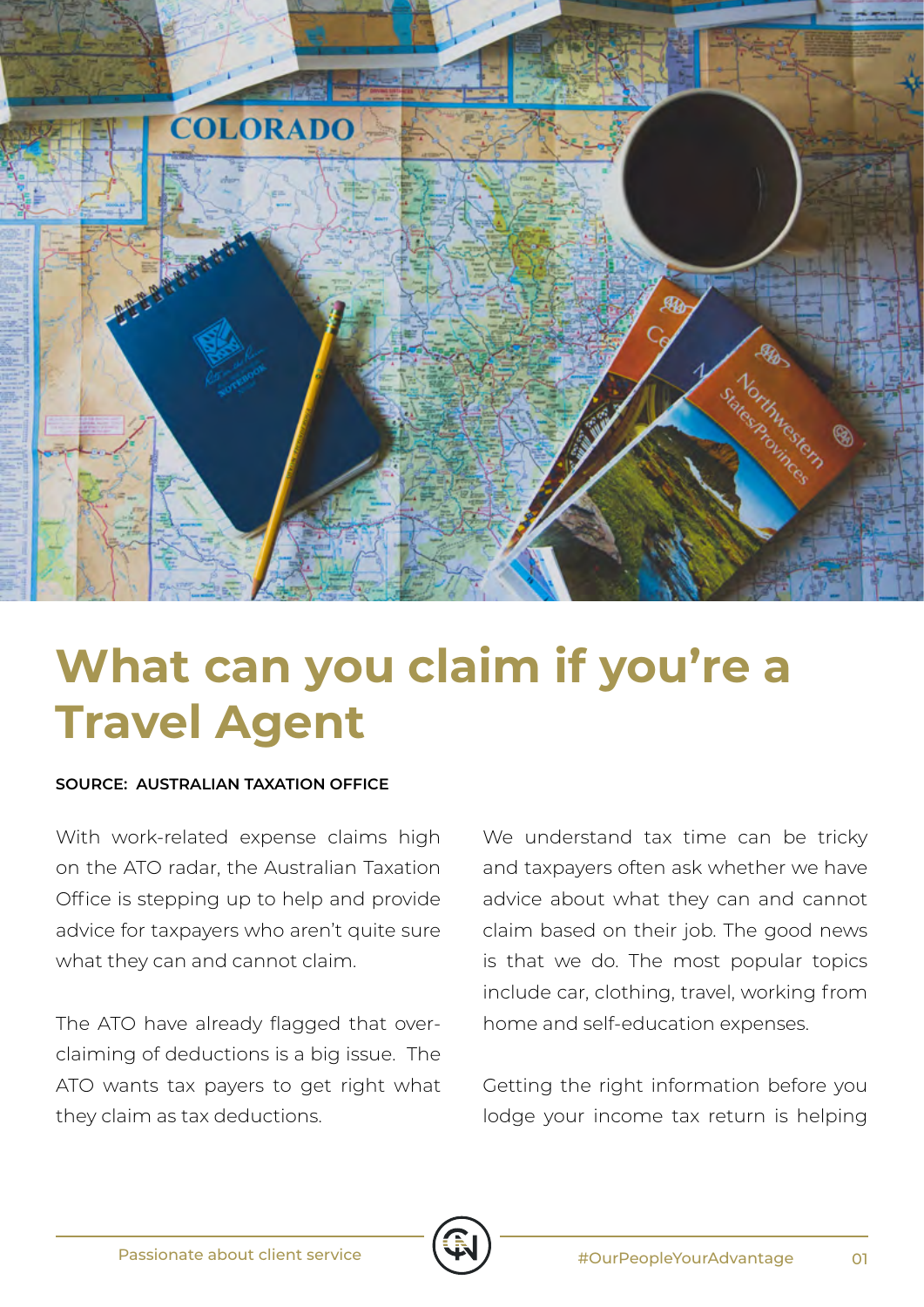our clients to get their claims right and avoid issues later on.

We want every person to have the information they need to know whether they can make a claim, to get it right, and know what records they need to keep. Understanding what you can and cannot claim will help ensure that your income tax return is processed quickly and any refund is paid as soon as possible. Most people want to lodge their income tax return with the right information and helping people to do that in the first p lace i s t he m ost efficient way to operate.

## **What you can and can't claim**

Each occupation has specific circumstances which affect what can and cannot be claimed. Here are some snippets from some ATO occupation quides. Remember, regardless of the occupation you are in, you can only claim the work-related part of expenses, and you must meet the three golden rules:

- You must have spent the money yourself and not been reimbursed;
- The claim must be directly related to earning your income; and
- You need a record to prove it.

## **Travel Agent employees: workrelated expenses**

Common deductions include the following:

- You can claim a deduction for travel expenses if you travel away from your home overnight to attend conferences, seminars, training courses or industry promotion events relating to your job.
- You can claim a deduction for expenses (such as meals, flights, taxis and accommodation) if the travel directly relates to your job and:
	- your employer provides educational or familiarisation travel to learn about new products or tour destinations, or
	- ■where you use educational leave to undertake such travel.
- You can claim a deduction when you drive to and from an alternate workplace for the same employer on the same day – eg travelling from your usual workplace to work at a different office.
- You can claim a deduction for the cost of buying, hiring, mending or cleaning certain uniforms that are unique and distinctive to your employer.
- You can claim the costs of laundering occupation-specific clothing or a distinctive uniform. If your employer buys, mends or cleans your clothing you can't claim a deduction.